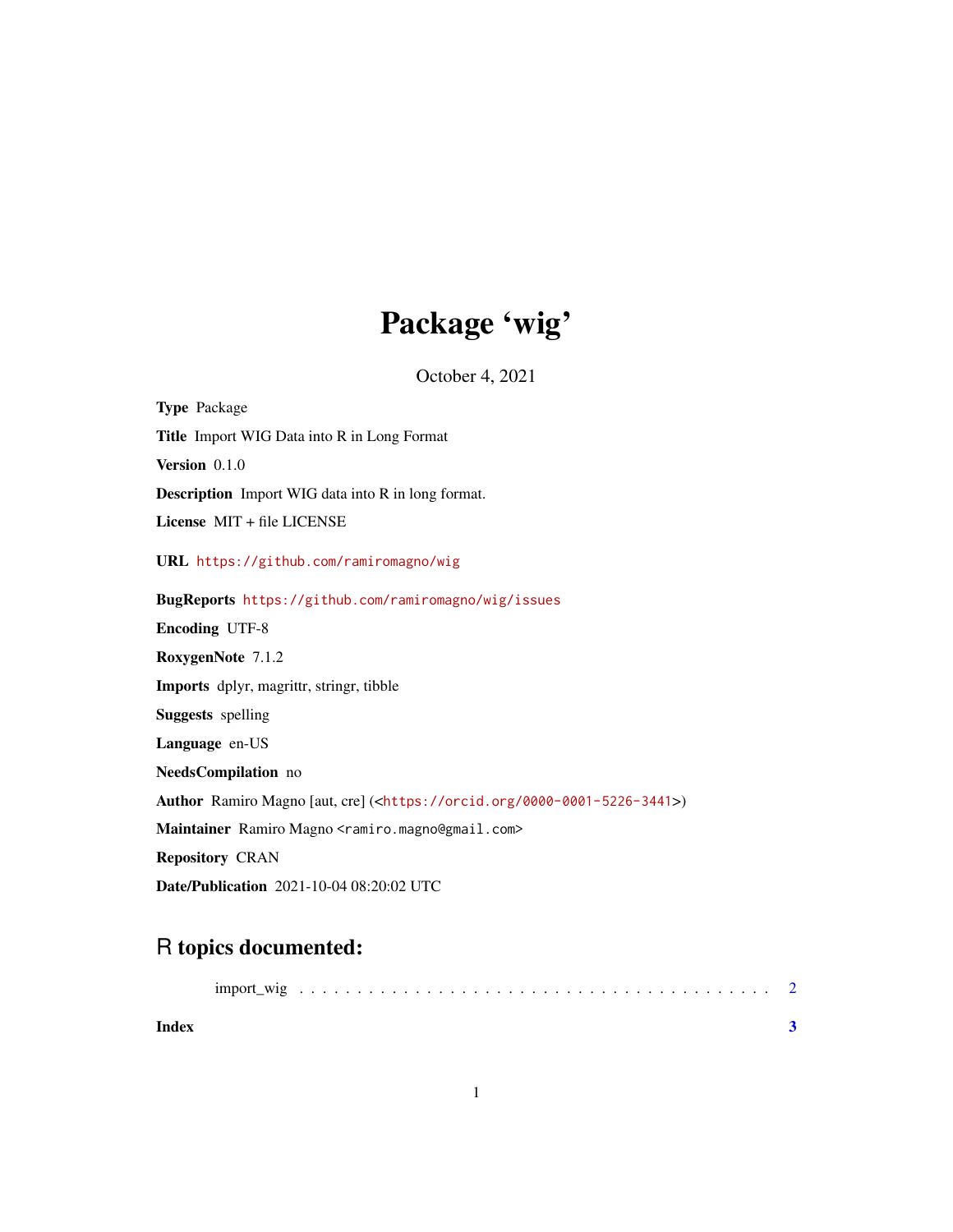<span id="page-1-0"></span>

#### Description

import\_wig reads a [WIG \(wiggle\)](https://m.ensembl.org/info/website/upload/wig.html) file and expands the data into long format, i.e., the each observation in the returned tibble pertains the position of one single base.

#### Usage

import\_wig(file\_path, n = -1L)

#### Arguments

| file_path | A path to a WIG file.                                                           |
|-----------|---------------------------------------------------------------------------------|
| n,        | The (maximal) number of lines to read. Negative values indicate that one should |
|           | read up to the end of input on the connection.                                  |

#### Value

A tibble of three variables: chr, chromosome; pos, genomic position; and val, value. Chromosome positions are 1-relative, i.e. the first base is 1, as specified in WIG files.

#### Examples

```
# Import a WIG file
wig_file <- system.file(
              "extdata",
              file = 'hg19-pik3ca.wig',
              package = "wig",
              mustWork = TRUE)
```
import\_wig(wig\_file)